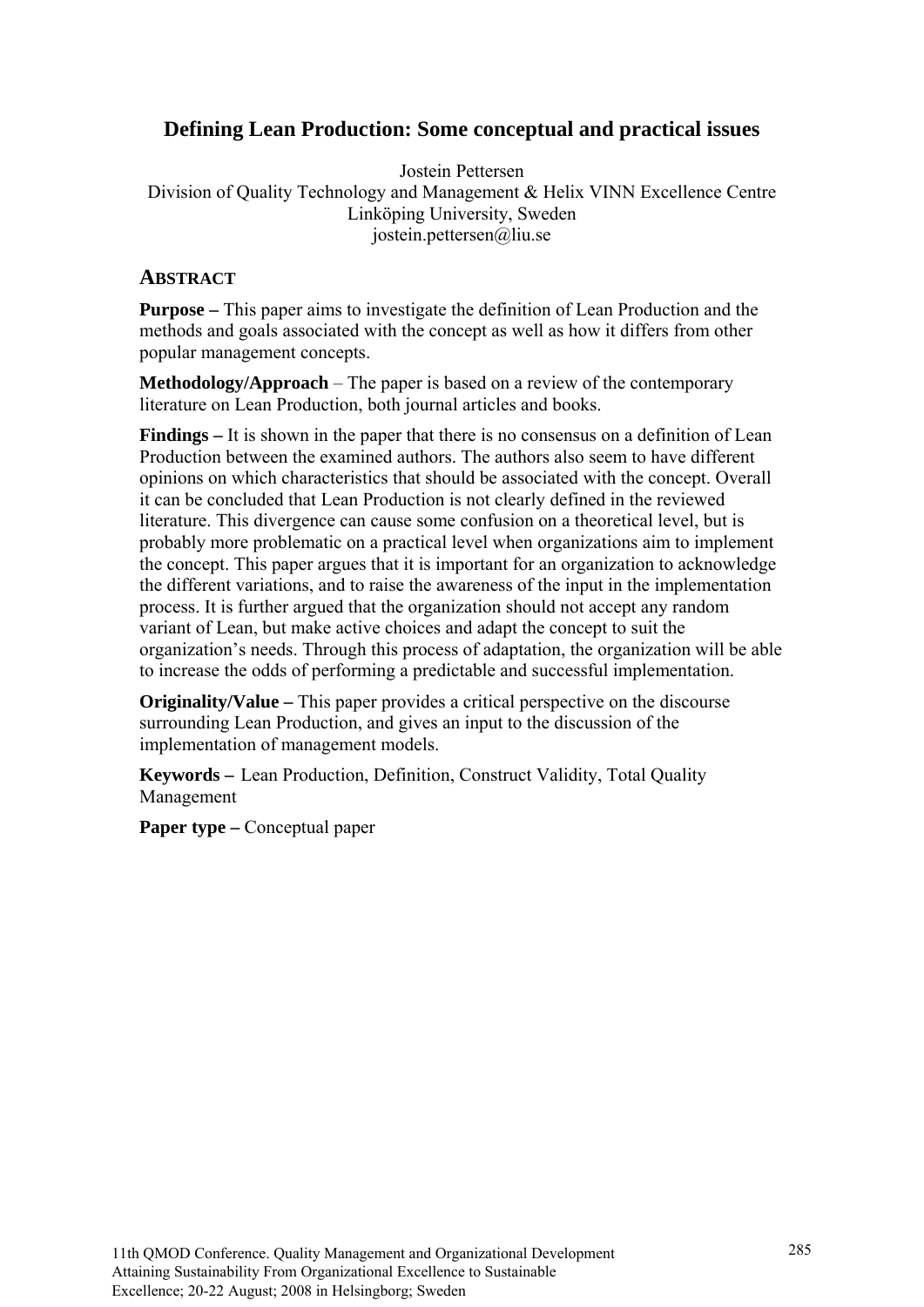# **INTRODUCTION**

When initiating research concerning the concept of Lean Production (LP) one line of questions naturally comes to mind: 'What *is* Lean? How is Lean defined? How does Lean relate to other management concepts? What does Lean have in common with other management concepts? What discriminates Lean from other management concepts?'

Seeking answers to these questions, will lead to the realization that they are exceedingly hard to find. It seems logical that a management concept as popular as Lean should have a clear and concise definition. Much disappointingly, the definition of Lean Production is highly elusive. Some authors have made attempts to define the concept (*e.g.* Lewis, 2000; Hines et al., 2004; Shah & Ward, 2007), while others have raised the question of whether the concept is clearly defined (*cf.* Dahlgaard & Dahlgaard-Park, 2006; Engström *et al*, 1996; Lewis, 2000).

A justified question is whether the convergent validity of Lean actually makes any difference – does it matter how we define Lean? There are various opinions on the effects of this.

The absence of a clear definition has a number of consequences for practitioners seeking to implement Lean as well as researchers trying to capture the essence of the concept. These issues have been addressed by a number of researchers. The lack of a definition will lead to communication difficulties (Dale & Plunkett, 1991 *in* Boaden, 1997). It will complicate education on the subject (Boaden, 1997). Researching the subject will be difficult (Godfrey et al, 1997; Parker, 2003) - although Boaden (1997) states that this is *not* essential. There will also be difficulties in defining overall goals of the concept (Andersson *et al*, 2006).

Parker (2003) states that the multitude of interpretations on what Lean really is makes it harder to make claims towards the effects of Lean, thus increasing the requirements that researchers specify exactly what they are researching. Karlsson & Åhlström (1996) point out that the lack of a precise definition also will lead to difficulties in determining whether changes made in an organization are consistent with LP or not, and consequently difficulties in evaluating the effectiveness of the concept itself.

## *PURPOSE OF THE ARTICLE*

The main purpose of this article is to give a presentation of what Lean Production is. This will be done through a review of contemporary literature on Lean and summary of practices associated with Lean as well as the stated purpose of the concept. Based on this, an evaluation of the construct validity of Lean will be made.

The paper will conclude with a discussion of the practical implications of the construct validity of Lean.

## *RESEARCH APPROACH*

Hackman & Wageman (1995) reviewed the TQM concept and raised the question of "whether there really is such a thing as TQM or whether it has become mainly a banner under which a potpourri of essentially unrelated organizational changes are undertaken". This is a valid question for any construct similar to TQM, and the concept of Lean Production is no exception. Following the reasoning of Hackman & Wageman, this question calls for the evaluation of the concept's convergent and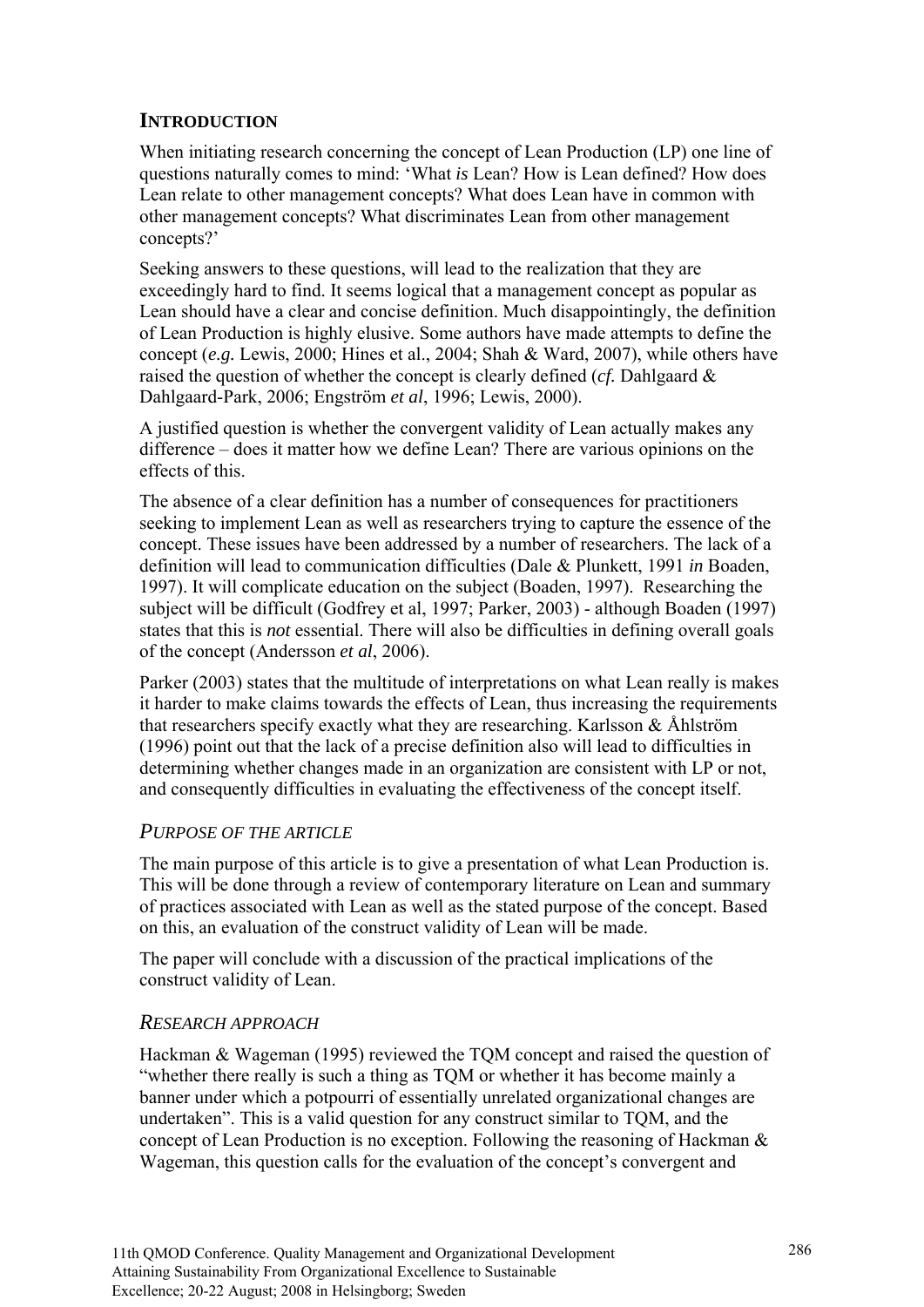discriminant validity. Hackman & Wageman (1995) describe the two kinds of validity as follows:

Convergent validity reflects the degree to which [different] versions [of the concept] […] share a common set of assumptions and prescriptions. […] Discriminant validity refers to the degree to which [the concept] can be reliably distinguished from other strategies for organizational improvement. (Hackman & Wageman, 1995)

In other words, the discriminant validity tells us whether or not a concept carries any news value compared to other existing concepts, whereas the convergent validity, strictly speaking, tells us whether or not the concept itself really exists.

For this article, the two major citation databases ISI and Scopus have been searched for articles containing the terms "lean production" or "lean manufacturing" in the topic, abstract or keywords. The 20 most cited articles from each database were selected for further study.

Through reading these and other articles on the subject, the most influential books were identified. This list was verified through using the citation analysis software 'publish or perish'.

The reviewed literature will be compared by listing the characteristics of Lean presented by each author. The idea is that a method, tool or goal that is central to Lean will be mentioned by every author on the topic. The purpose or goal of Lean should logically be the same for all authors. Concurrence among the authors will signify a high convergent validity. If Lean passes this convergent validity criterion, an evaluation of the discriminant validity can be made, based on a comparison with TQM. Hackman & Wageman (1995) concluded that TQM passed the tests of both convergent and discriminant validity, making it a good concept to compare against Lean Production.

#### **LITERATURE REVIEW**

The two database searches produced a total of 37 articles, of which 12 of them contained presentations of techniques and/or overall goals associated with LP, thus contributing to a conceptual discussion.

The 12 articles that are deemed suitable for a further analysis are Krafcik (1988), Oliver et al. (1996), Sanchez et al. (2001), Lewis (2000), Mumford (1994), James-Moore & Gibbons (1997), MacDuffie et al. (1996), Dankbaar (1997), White et al. (2001), Hayes & Pisano (1994), Jagdev & Brown (1998) and Cusumano (1994).

A number of books turned up in the literature search. An investigation of the books' citation rankings led to a filtering process with 13 books remaining. These are Womack et al. (1990), Womack & Jones (2003), Bicheno (2004), Ohno (1988), Monden (1998), Liker (2004), Feld (2001), Dennis (2002), Schonberger (1982), Shingo (1984), Rother & Shook (1998), Jones & Womack (2002) and Smalley (2004).

The publications by the Lean Enterprise Institute (Rother & Shook, 1998; Jones & Womack, 2002; Smalley, 2004) are very specific on certain tools (mainly value stream mapping), and were not deemed suitable for a conceptual discussion about Lean in general.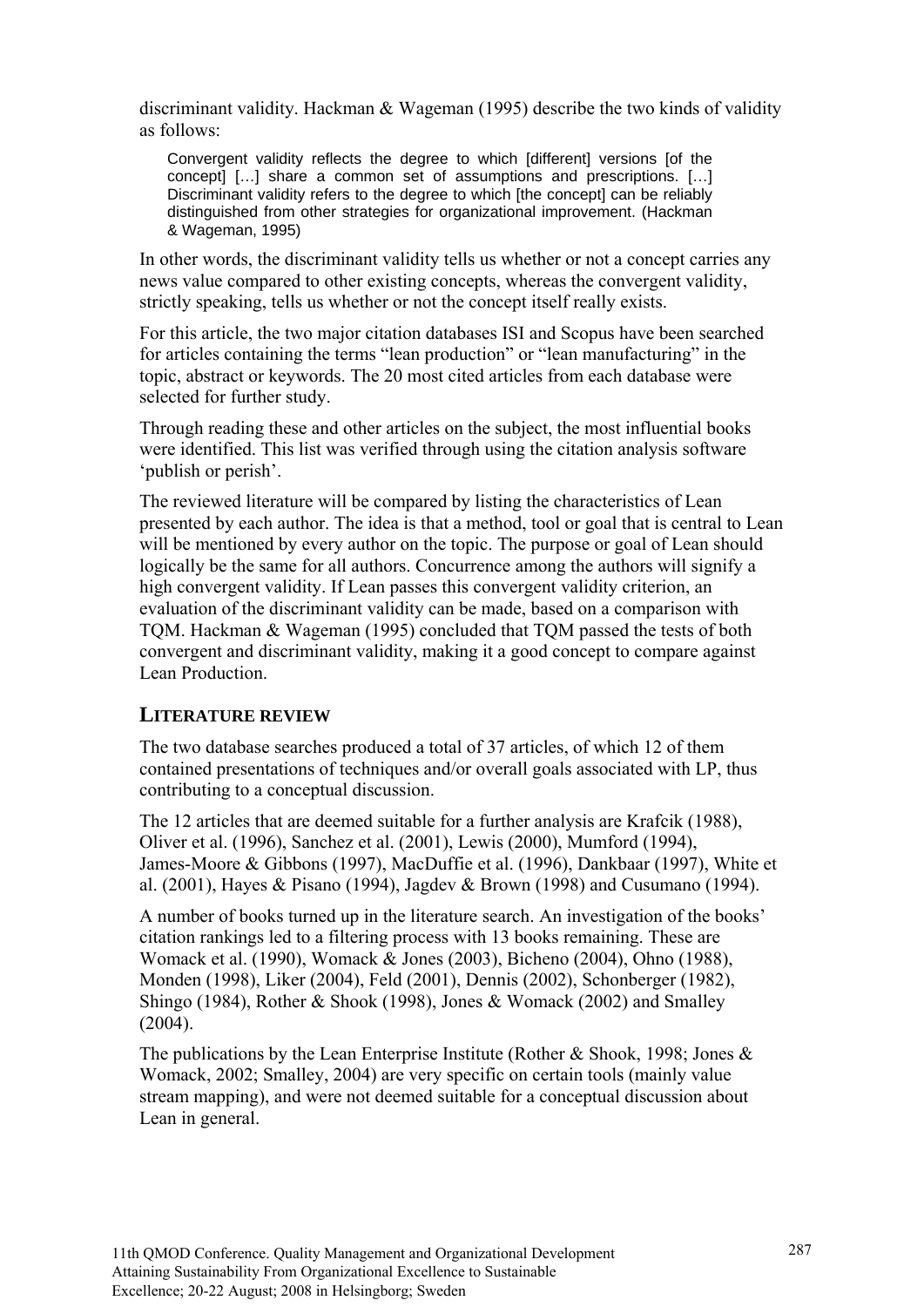### *AN OVERVIEW OF LEAN CHARACTERISTICS*

Table I on the next page is a presentation of the most frequently mentioned characteristics of Lean in the reviewed books. Characteristics that have been discussed by less than three authors have been excluded from the presentation. The characteristics in the table are sorted based on frequency of discussion in the reviewed literature.

Looking at the table reveals some interesting aspects about the ideas surrounding Lean. The only two characteristics that all authors discuss are 'setup time reduction' and 'continuous improvement', indicating that these are central to the concept. On the condition that pull production can be seen as a special case of Just-in-time production, all authors lift this characteristic as well. Failure prevention (poka yoke) and production leveling (heijunka) also seem to be central characteristics of Lean Production.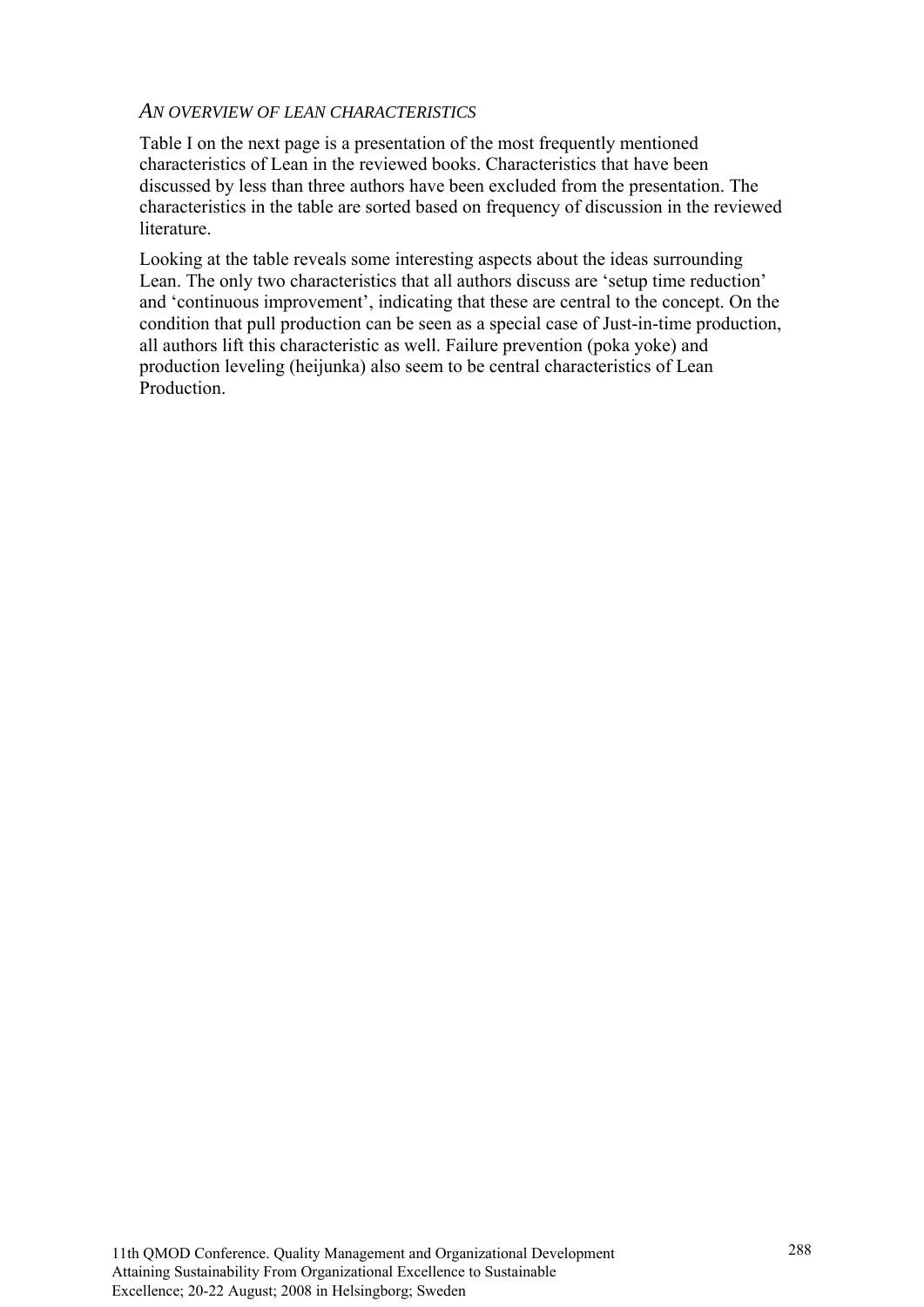|                                   | Womack &<br><b>Jones</b><br>(& Roos)                                        | Liker             | <b>Bicheno</b>                          | <b>Dennis</b>                                                   | Feld                                     | Ohno                      | <b>Monden</b>                          | Schonberger                            | <b>Shingo</b>                                        |
|-----------------------------------|-----------------------------------------------------------------------------|-------------------|-----------------------------------------|-----------------------------------------------------------------|------------------------------------------|---------------------------|----------------------------------------|----------------------------------------|------------------------------------------------------|
| Kaizen/Continuous improvement     | X                                                                           | X                 | X                                       | X                                                               | $\times$                                 | X                         | X                                      | X                                      | X                                                    |
| Setup time reduction              | $\times$                                                                    | $\mathsf{X}$      | X.                                      | $\mathsf{X}$                                                    | $\sf X$                                  | $\mathsf{x}$              | $\times$                               | $\mathsf{X}$                           | $\times$                                             |
| Just in time production           | X                                                                           | X                 |                                         | X                                                               | X                                        | X                         | $\boldsymbol{\mathsf{X}}$              | X                                      | X                                                    |
| Kanban/Pull system                | X                                                                           | $\sf X$           | $\times$                                | X                                                               | $\times$                                 | $\times$                  | $\times$                               | $\sf X$                                |                                                      |
| Poka voke                         |                                                                             | $\times$          | $\times$                                | X                                                               | $\times$                                 | X                         | $\times$                               | X                                      | X                                                    |
| Production leveling (Heijunka)    | X                                                                           | $\times$          | X                                       | X                                                               | $\times$                                 | $\times$                  | X                                      |                                        | $\sf X$                                              |
| Standardized work                 |                                                                             | $\mathsf X$       | X                                       | Χ                                                               | X                                        | X                         | $\boldsymbol{\mathsf{X}}$              | X                                      | X                                                    |
| Visual control and management     |                                                                             | $\mathsf{X}$      | $\times$                                | $\times$                                                        | $\mathsf{X}$                             | $\mathsf{x}$              | $\times$                               | X                                      | X                                                    |
| 5S/Housekeeping                   | X                                                                           | X                 | Χ                                       | Χ                                                               | (X)                                      | X                         | $\mathsf X$                            | X                                      |                                                      |
| Andon                             | $\mathsf{X}$                                                                | $\times$          |                                         |                                                                 | $\sf X$                                  | $\times$                  | $\times$                               | $\mathsf{X}$                           | X                                                    |
| Small lot production              |                                                                             | X                 | X                                       |                                                                 | $\times$                                 | X                         | X                                      | X                                      | X                                                    |
| <b>Time/Work studies</b>          | X                                                                           | $\times$          | X                                       | X                                                               | $\sf X$                                  | $\times$                  | X                                      |                                        |                                                      |
| Waste elimination                 | $\mathsf{X}$                                                                | $\times$          | $\times$                                | X                                                               |                                          | $\times$                  |                                        | X                                      | X                                                    |
| Inventory reduction               | $\times$                                                                    | $\mathsf{X}$      |                                         | X                                                               |                                          | $\times$                  | $\times$                               | X                                      | $\times$                                             |
| Supplier involvement              | X                                                                           | X                 | X                                       | X                                                               | X                                        |                           | $\mathsf X$                            |                                        |                                                      |
| <b>Takted Production</b>          |                                                                             | $\times$          | X                                       | $\times$                                                        | $\times$                                 |                           | $\mathsf X$                            |                                        | X                                                    |
| TPM/Preventive mainenance         |                                                                             | $\mathsf X$       | X                                       | Χ                                                               | $\times$                                 | X                         |                                        | $\boldsymbol{\mathsf{X}}$              |                                                      |
| Autonomation (Jidoka)             |                                                                             | $\mathsf{X}$      |                                         | $\times$                                                        |                                          |                           | X                                      | $\mathsf{X}$                           | $\times$                                             |
| Statistical quality control (SQC) | $\mathsf X$                                                                 |                   | $\times$                                | NO!                                                             | $\times$                                 |                           | $\times$                               | $\boldsymbol{\mathsf{X}}$              |                                                      |
| Teamwork                          | $\mathsf{X}$                                                                | $\mathsf{X}$      |                                         | $\mathsf{X}$                                                    | X                                        | $\mathsf{X}$              |                                        |                                        |                                                      |
| Work force reduction              |                                                                             |                   |                                         | X                                                               |                                          | X                         | $\sf X$                                | X                                      | X                                                    |
| 100% inspection                   |                                                                             | $\mathsf{X}$      |                                         | $\times$                                                        |                                          |                           |                                        | $\mathsf{X}$                           | $\times$                                             |
| Layout adjustments                |                                                                             |                   |                                         | Χ                                                               |                                          |                           | $\times$                               | $\times$                               | X                                                    |
| Policy deployment (Hoshin kanri)  | X                                                                           | X                 | X                                       | $\sf X$                                                         |                                          |                           |                                        |                                        |                                                      |
| Improvement circles               |                                                                             | $\times$          |                                         | X                                                               |                                          |                           | $\times$                               | X                                      |                                                      |
| Root cause analysis (5 why)       | X                                                                           | $\times$          | X                                       |                                                                 |                                          | X                         |                                        |                                        |                                                      |
| Value stream mapping/flowcharting | $\mathsf X$                                                                 | X                 | Χ                                       | Χ                                                               |                                          |                           |                                        |                                        |                                                      |
| Education/Cross training (OJT)    |                                                                             | $\times$          |                                         |                                                                 | X                                        |                           |                                        | X                                      |                                                      |
| Employee involvement              | $\times$                                                                    | $\mathsf X$       |                                         | X                                                               |                                          |                           | (X)                                    |                                        |                                                      |
| Lead time reduction               |                                                                             | $\mathsf{X}$      |                                         | $\times$                                                        |                                          |                           | $\times$                               |                                        |                                                      |
| Multi manning                     | (X)                                                                         |                   |                                         |                                                                 |                                          | $\boldsymbol{\mathsf{X}}$ | $\boldsymbol{\mathsf{X}}$              |                                        | $\mathsf X$                                          |
| Process synchronization           |                                                                             | $\mathsf{X}$      |                                         |                                                                 |                                          |                           |                                        | X                                      | $\times$                                             |
| Cellular manufacturing            |                                                                             |                   | Χ                                       |                                                                 | X                                        |                           | (X)                                    |                                        |                                                      |
| Goal                              | make<br>products with<br>fewer defects<br>to precise<br>customer<br>desires | One-piece<br>flow | Reduce<br>waste and<br>improve<br>value | Customer<br>focus (high<br>quality, low<br>cost, short<br>time) | <b>Robust</b><br>production<br>operation | Cost<br>reduction         | Eliminate<br>waste and<br>reduce costs | Improve<br>quality and<br>productivity | Cost<br>reduction<br>through<br>waste<br>elimination |

*Table I A presentation of characteristics associated with Lean Production. The characteristics are sorted by accumulated frequency.*

11th QMOD Conference. Quality Management and Organizational Development Attaining Sustainability From Organizational Excellence to Sustainable Excellence; 20-22 August; 2008 in Helsingborg; Sweden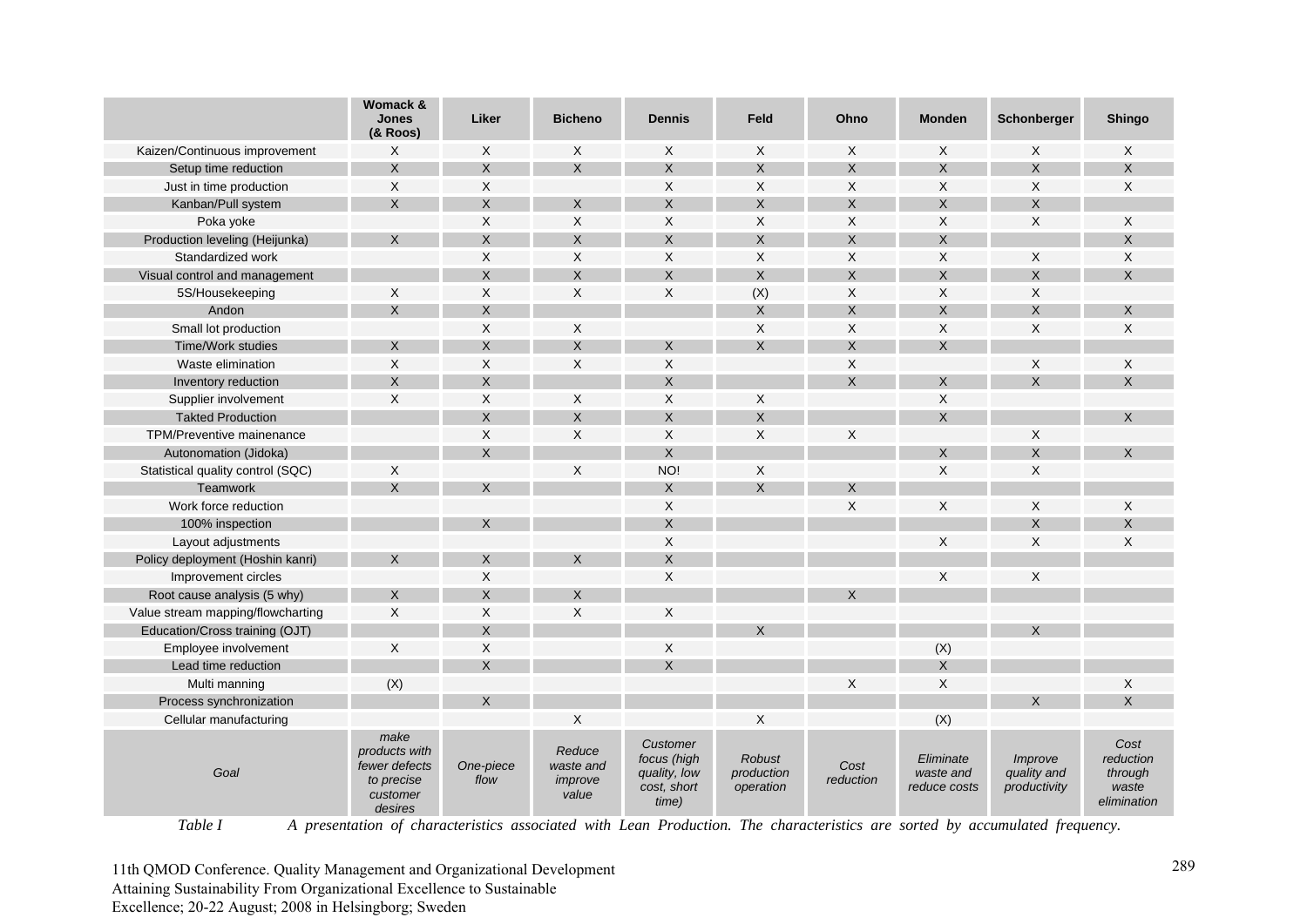## **ANALYSIS**

### *CONVERGENT VALIDITY OF LEAN*

The characteristics listed in Table 1 (previous page) have some relation to each other, motivating an affinity analysis. One way of grouping these characteristics is presented in Table 2 below.

| Collective term                             |        | Specific characteristics                                                                                                                                                               |  |  |
|---------------------------------------------|--------|----------------------------------------------------------------------------------------------------------------------------------------------------------------------------------------|--|--|
| Just in Time practices<br>(100 %)           |        | Production leveling (heijunka)<br>Pull system (kanban)<br>Takted production<br>Process synchronization                                                                                 |  |  |
| Resource reduction<br>(100 %)               |        | Small lot production<br>Waste elimination<br>Setup time reduction<br>Lead time reduction<br>Inventory reduction                                                                        |  |  |
| Human relations<br>management<br>(78%)      |        | Team organization<br>Cross training<br>Employee involvement                                                                                                                            |  |  |
| Improvement strategies<br>(100 %)           |        | Improvement circles<br>Continuous improvement (kaizen)<br>Root cause analysis (5 why)                                                                                                  |  |  |
| Defects control<br>(100 %)                  |        | Autonomation (jidoka)<br>Failure prevention (poka yoke)<br>100% inspection<br>Line stop (Andon)                                                                                        |  |  |
| Supply chain management<br>(78%)            |        | Value stream mapping/flowcharting<br>Supplier involvement                                                                                                                              |  |  |
| Standardization<br>(100 %)                  |        | Housekeeping (5S)<br>Standardized work<br>Visual control and management                                                                                                                |  |  |
| Scientific management<br>(100 %)            |        | Policy deployment (hoshin kanri)<br>Time/Work studies<br>Multi manning<br>Work force reduction<br>Layout adjustments<br>Cellular manufacturing                                         |  |  |
| <b>Bundled techniques</b><br>$(56\%, 67\%)$ |        | Statistical quality control (SQC)<br>TPM/preventive maintenance                                                                                                                        |  |  |
| Table II                                    | group. | A suggestion for a grouping of lean characteristics. The<br>bracketed figures indicate the percentage of the authors that<br>have discussed at least one of the characteristics in the |  |  |

Through grouping the characteristics a more homogenous image of the Lean characteristics arises. For all but three of the groups all authors have discussed at least one of the characteristics in the group. In the group labeled as *human resource management* none of the characteristics are discussed by authors Bicheno and Shingo. The authors Ohno and Schonberger have not discussed any of the characteristics in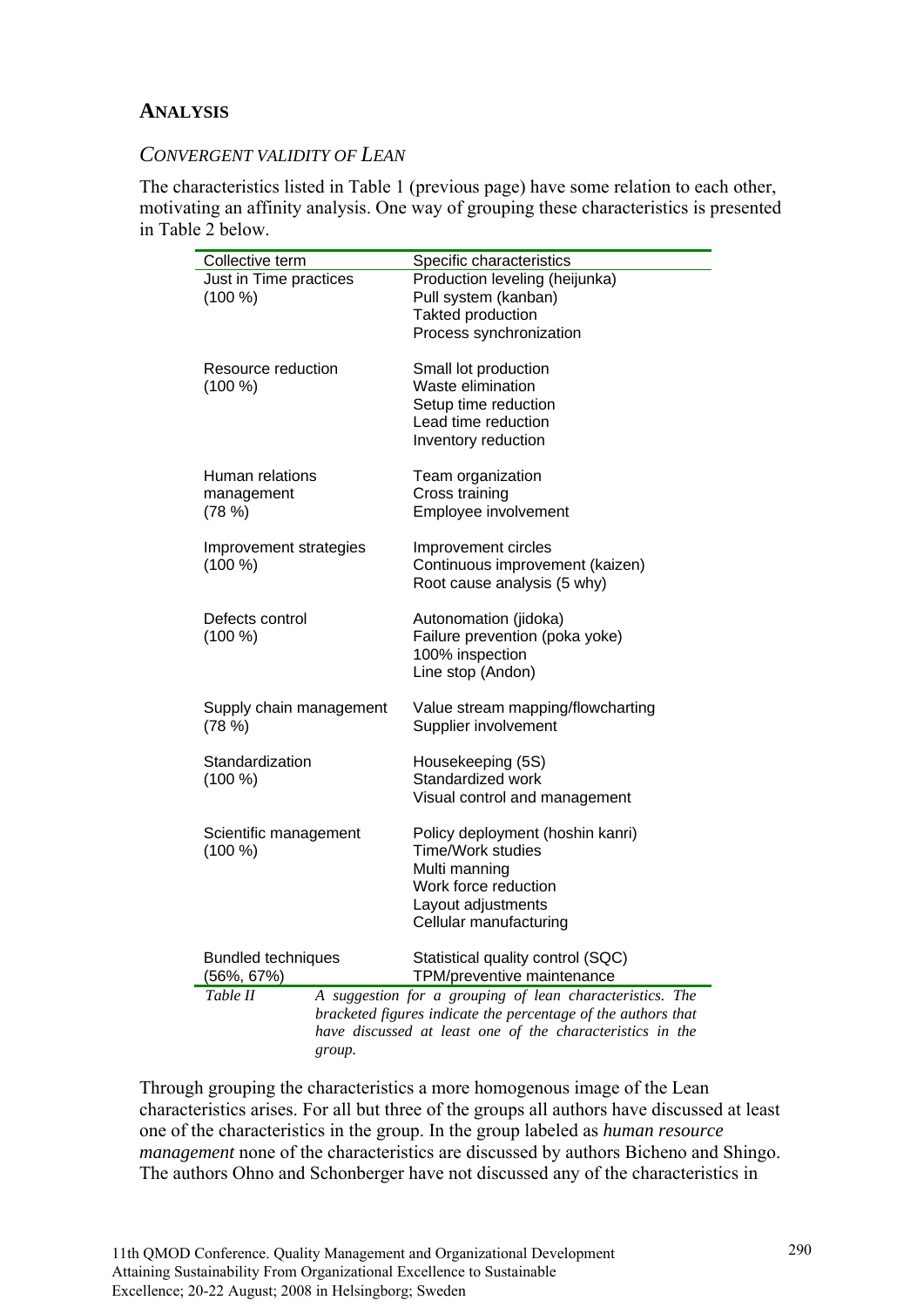the group labeled as *supply chain management*. Furthermore, the *bundled techniques* have slightly lower figures. This indicates that the two groups *human relations management* and *supply chain management* are not *definable* characteristics of Lean, contrary to the findings of Shah & Ward (2003). However, the scores are quite high, indicating that they are important (although not vital) parts of the Lean concept.

Looking at the goals presented by the reviewed authors (Table 1) raises some questions towards the convergent validity of Lean. The general opinion that the purpose of Lean is to reduce waste does not seem to hold, although some authors (Bicheno, 2004; Monden, 1998; Shingo, 1984) argue for this. As discussed above there are two main traditions of Lean; "toolbox lean" and "lean thinking". This is also evident in the differences of goals in the reviewed literature. Generally speaking, there are two different types of goals, internally focused (Liker, 2004; Feld, 2001; Ohno, 1988; Monden, 1998; Schonberger, 1982; Shingo, 1984) and externally focused (Womack et al., 1990/Womack & Jones, 2003; Bicheno, 2004; Dennis, 2002; Schonberger, 1982). One could argue that the differences in formulation of purpose are very small thus making it a minor issue. However, an internally focused cost reduction initiative will differ substantially from an externally focused initiative to improve customer satisfaction.

The division of Lean Production in the two parts discussed above has led to discussions of which one is more correct. A common statement is that "Lean is more than a set of tools" (Bicheno, 2004), arguing for a more philosophical approach to Lean. However, there is also another position that argues for a more practical and project based approach to Lean and that "Lean is a collection of waste reduction tools". This kind of statement is hard to find explicitly in academic texts, but very common among certain practitioners.

Neither of the positions are more correct than the other, since Lean exists at both levels, having both strategic and operational dimensions (Hines et al., 2004). In addition, Lean can be seen as having both a philosophical as well as a practical orientation (Shah & Ward, 2007).

Through adapting and combining the four approaches to Lean suggested by Hines et al. (2004) and Shah & Ward (2007) respectively, Lean can be characterized in four different ways. The terms *practical* and *philosophical* are substituted by the terms *performative* and *ostensive*. The terms *operational* and *strategic* are substituted by the terms *discrete* and *continuous*.

|                              | Discrete<br>(Operational)                             | Continuous<br>(Strategic) |
|------------------------------|-------------------------------------------------------|---------------------------|
| Ostensive<br>(Philosophical) | Leanness                                              | Lean thinking             |
| Performative<br>(Practical)  | <b>Toolbox Lean</b>                                   | <b>Becoming Lean</b>      |
| Table III                    | An illustration of the four definable approaches to L |                           |

*Table III An illustration of the four definable approaches to Lean Production. The bracketed terms are the ones suggested by Hines et al. (2004) and Shah & Ward (2007) respectively.*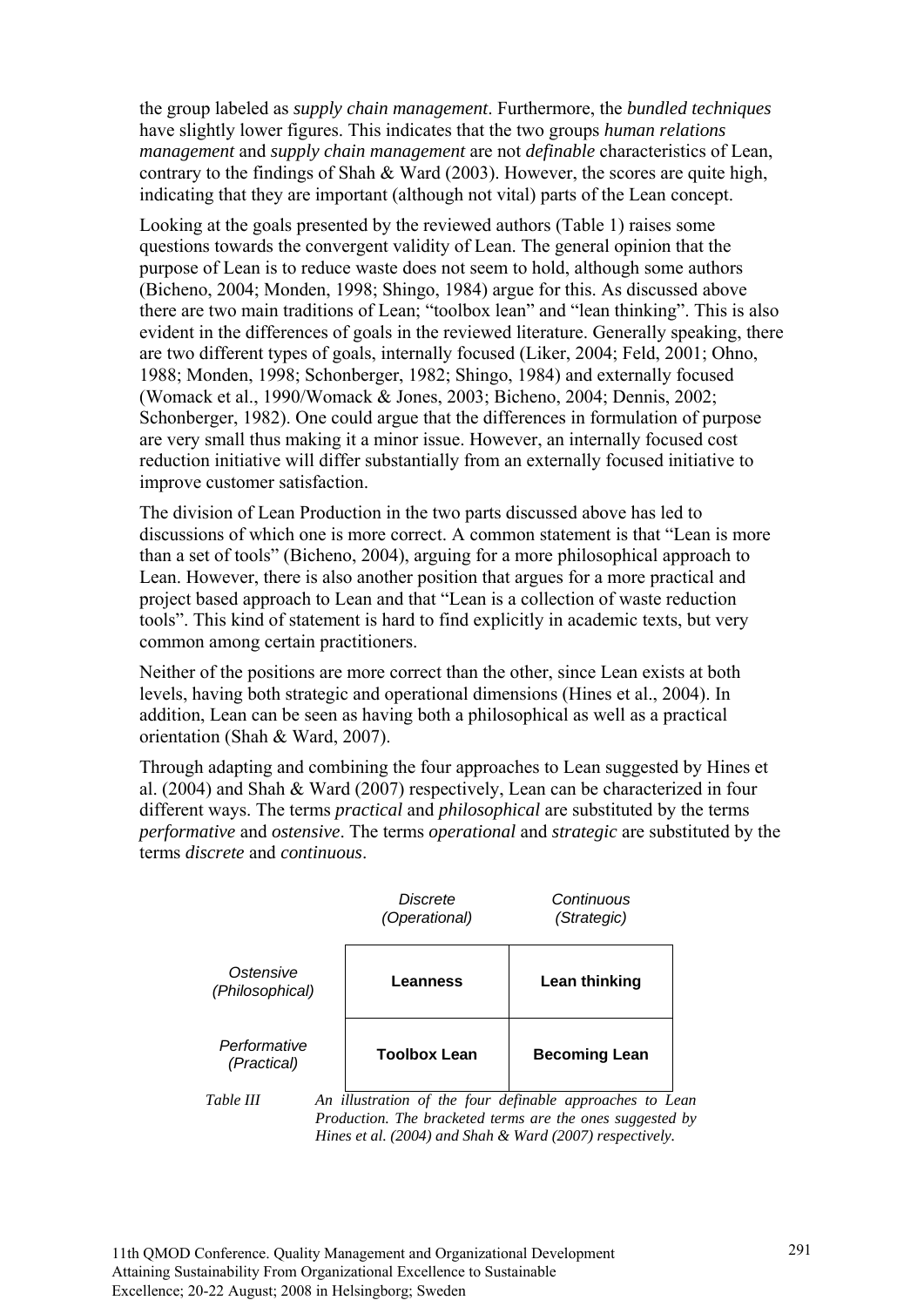<span id="page-7-0"></span>In the Table above four different approaches to Lean Production are presented. The term *ostensive* signifies a shift of focus from general philosophy towards issues that can only be defined by examples, whereas *performative* and *practical* focus on the things that are done. The term *discrete* signifies a focus on isolated events, such as individual improvement projects using the 'lean toolbox' (cf. Bicheno, 2004; Nicholas & Soni, 2006), or the final state of 'leanness' (cf. Krafcik, 1988). As a contrast, the term *continuous* signifies a process oriented perspective, focusing on the continuous efforts; the philosophy of 'lean thinking' or 'the Toyota way' (cf. Womack & Jones, 2003; Liker, 2004) or the process of 'becoming lean' (cf. Liker, 1998; Karlsson & Åhlström, 1996).

Although the score is not perfect, Lean seems to be a reasonably consistent concept comprising *Just in time practices, Resource reduction, Improvement strategies, defects control, standardization* and *scientific management* techniques. However, it is hard to formulate a clear definition that captures all the elements of Lean and integrates the various goals in the reviewed literature. In other words, Lean can be said to (barely) pass the convergent validity test, although there is no clear agreement among the authors as to the overall purpose of the concept.

## *DISCRIMINANT VALIDITY OF LEAN*

So what is then the difference between TQM and Lean Production? In the following section Lean and TOM are compared based on the analysis made by Hackman  $\&$ Wageman (1995). The discussion is done with three different aspects; *basic assumptions*, *change principles* and *interventions*.

### **Basic assumptions**

#### *Quality*

 $\overline{a}$ 

In Lean, quality does not receive the same amount of attention as in the TQM literature. The main focus in the Lean literature is on Just-in-time (JIT) production. JIT is assumed to decrease total cost, as well as highlight problems. This is done through reducing the resources in the system, so that buffers do not cover up the problems that arise. In the short-term perspective, the reduction of resources implies a direct reduction of cost. In the long run, the reduction and subsequent elimination of buffers is assumed to highlight the problems that exist in production, thus being a vital source of continuous improvement (*e.g.* Shingo, 1984; Ohno, 1988; Krafcik, 1988).

A common opinion is that the purpose of Lean is waste elimination. The literature review does not show support for this being the very *purpose*, but waste elimination is definitely an important aspect of the concept. Some authors argue that waste is reduced in order to increase the value for the customer (*e.g.* Dennis, 2002; Bicheno, 2004), whereas others argue that it is a strategy for reducing cost (*e.g.* Ohno, 1988; Monden, 1998). Reducing waste is also a significant part of TQM, but under the banner of *poor-quality-costs* (*cf.* Hackman & Wageman, 1995; Sörqvist, 1998). A major difference between TQM and Lean in this aspect is the precision in defining waste. In the majority of the Lean literature, waste or *muda* is based on the seven forms<sup>[1](#page-7-0)</sup> defined by Ohno (1988), whereas TQM has a very general definition of *poor*-

<sup>&</sup>lt;sup>1</sup> Transportation, Inventory, Motion, Waiting, Overproduction, Overprocessing, Defects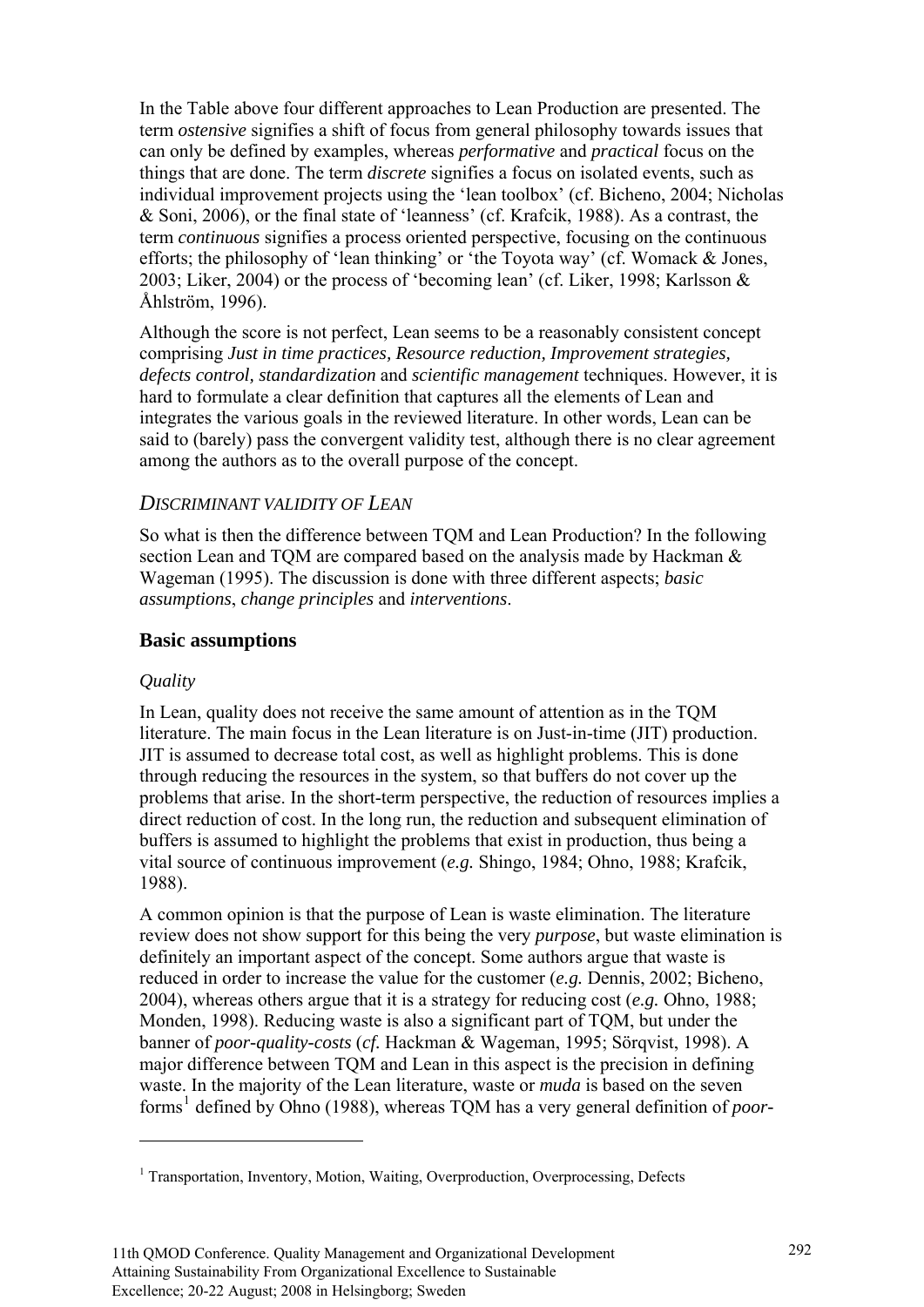*quality-costs*, including everything that could be eliminated through improvement (Sörqvist, 1998).

## *Employees and the quality of their work*

One major critique of the Lean concept is that it is generally weak concerning the employees' perspective. The proponents of Lean Production usually have a strong instrumental and managerial perspective, discussing employees in terms of components in the production system (cf. Kamata, 1982; Berggren, 1992, 1993); .

The extensive discussion about *jidoka* and *poka yoke* in the Lean literature suggests that employees cannot be trusted to produce good quality, thus creating a necessity for removing the possibility of human error from the system.

### *Organizations as systems*

One thing that Lean and TQM have in common is seeing the organization as a system (*cf. Womack & Jones, 2003; Bicheno, 2004)*. But there is a slight difference in perspective between the two concepts. Whereas TQM has a strong focus on the internal structure and integration of departments within the organization, Lean stresses a supply chain perspective, seeing the internal production operations as a part of a *value stream* from the sub-suppliers to the end customer (*e.g.* Rother & Shook, 1998; Jones & Womack, 2002).

## *Quality is the responsibility of senior management*

This is another perspective that Lean and TQM share, but again with some differences. TQM-managers should create structures that support the employees in producing products of high quality (Deming, 1986; Hackman & Wageman, 1995). The idea is the same in Lean, but the rationale for doing this seems to be centered around eliminating the human factor from the system through *jidoka* and *poka yoke*. Using the terminology of McGregor, one could argue that TQM seems to be based on *theory Y*, whereas Lean seems to be based on *theory X* (*cf.* Ezzamel et al., 2001).

## **Change principles**

## *Focus on processes*

Within the Lean concept the term *value stream* is usually preferred (Womack & Jones, 2003). The term *process* is usually used at a lower level of abstraction that TQM theorists would call *sub-processes* or *activities* (*cf.* Riley, 1998). The conception that management should analyze and improve the processes and train the employees is also shared by the two concepts.

## *Management by fact*

The literature on Lean does not really stress the *management by facts* explicitly. However, this is implicit in the description of Lean practices, many of which are analytical tools designed to help achieve JIT production. Although this is a shared perspective between Lean and TQM, there is a difference. Within TQM the analysis of variability through using statistical tools is a central concept (Hackman & Wageman, 1995). In the Lean tradition, this is not seen as equally important. In fact, some authors argue *against* the use of statistical tools for analyzing production performance, recommending alternative tools such as increased inspection and visualization of problems (*e.g.* Dennis, 2002; Liker, 2004).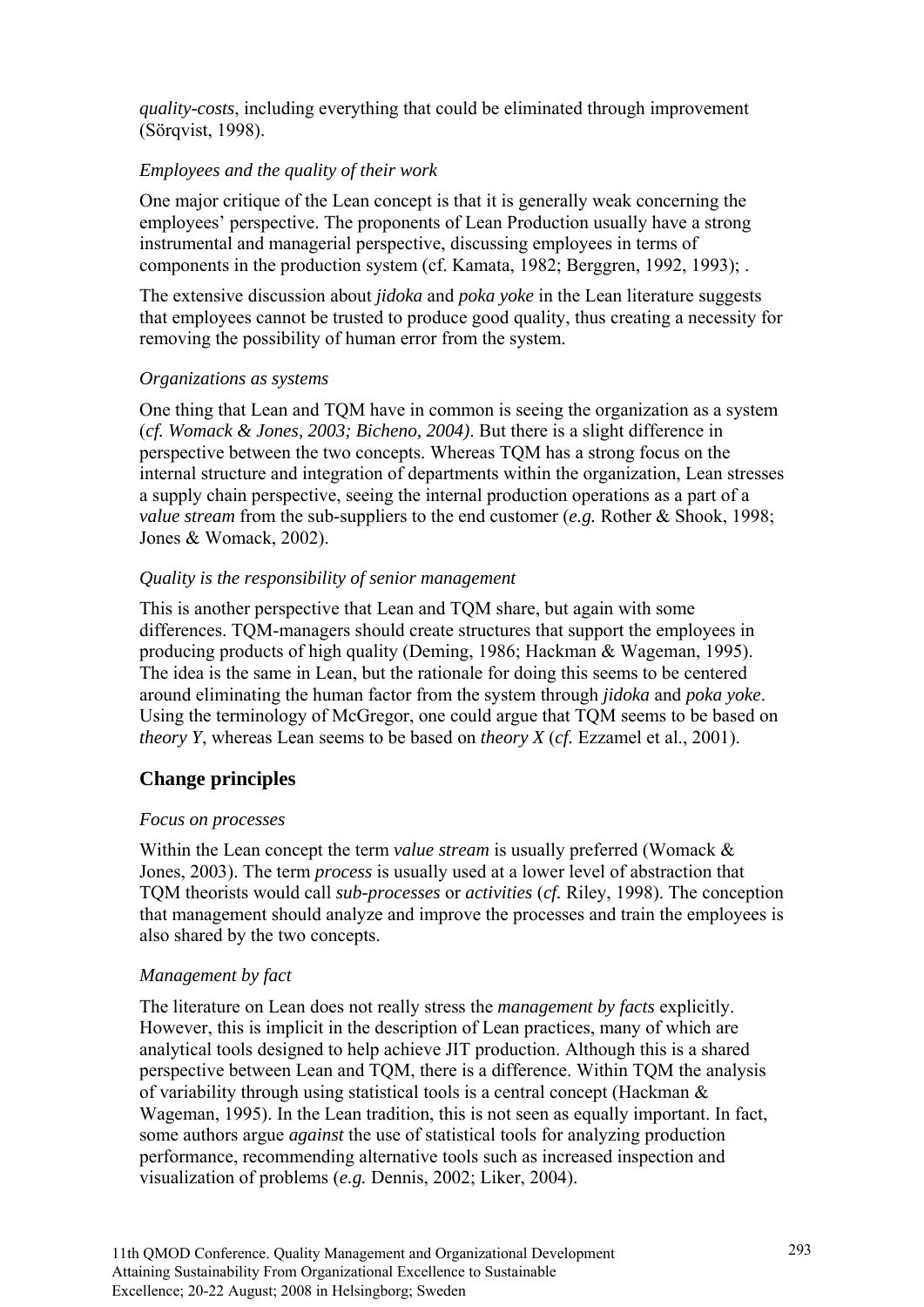### *Learning and continuous improvement*

In the words of Hackman and Wageman (1995) TQM is "pro-learning, with a vengeance" (p. 330). The learning aspects are not emphasized as much in literature on Lean. As discussed above, the Lean literature is generally weaker on the human behavior side, focusing more on instrumental techniques for improving system performance. There is a clear focus on continuous improvement, which implies that some form of learning is required. However, the question is *who* is learning. TQM is focused on stimulating creativity and individual efforts for improvement (Hackman & Wageman, 1995), whereas Lean places strong emphasis on the standardization of work and collective learning (Niepce & Molleman, 1998; Thompson & Wallace, 1996).

## **Interventions**

## *Analysis of customer requirements*

Customer focus is one of the hallmarks of TQM, where every improvement should be based on an investigation of the customer's requirements, whether the customer is internal or external. The Lean concept does not emphasize customer interests. Some authors argue that the very purpose of Lean is to please the customer (*e.g.* Dennis, 2002), but methods for analyzing customer requirements are extremely rare in the reviewed literature, suggesting this is not a typical Lean intervention.

### *Supplier partnerships*

The suppliers are seen as important in both Lean and TQM. Both concept stress the point that long term partnerships should be made with suppliers and that improvements should be done in collaboration with them. Although this matter is not discussed by all authors in this analysis, the majority of them do (*cf.* Table 1).

#### *Improvement teams*

Quality circles have a central role in much of the TQM literature, and can be put to use in problem solving or improvement activities. In the Lean literature, Improvement teams are explicitly discussed by just about half of the reviewed authors. However, they are often implicated in discussions about improvement activities.

#### *Scientific methods for performance measurement and improvement*

Both TQM and Lean employ various scientific methods for analysis and evaluation of performance. However, these methods differ significantly, and the tools associated with one concept are generally not mentioned in literature on the other one. The purpose of measurements also differs. In TQM measurements are done in order to identify problems and to document improvement, whereas Lean theorists argue that measurements should be made for planning and synchronization purposes; e.g. for setting production rate (*cf.* Ohno, 1988; Bicheno, 2004).

#### *Process management techniques*

As discussed above, the term *process* is used in slightly different ways by authors on TQM and Lean. In the Lean literature, different techniques are presented for both overall process level and individual activities. At an organizational level *value stream mapping* (VSM) can be used for highlighting several kinds of problems in the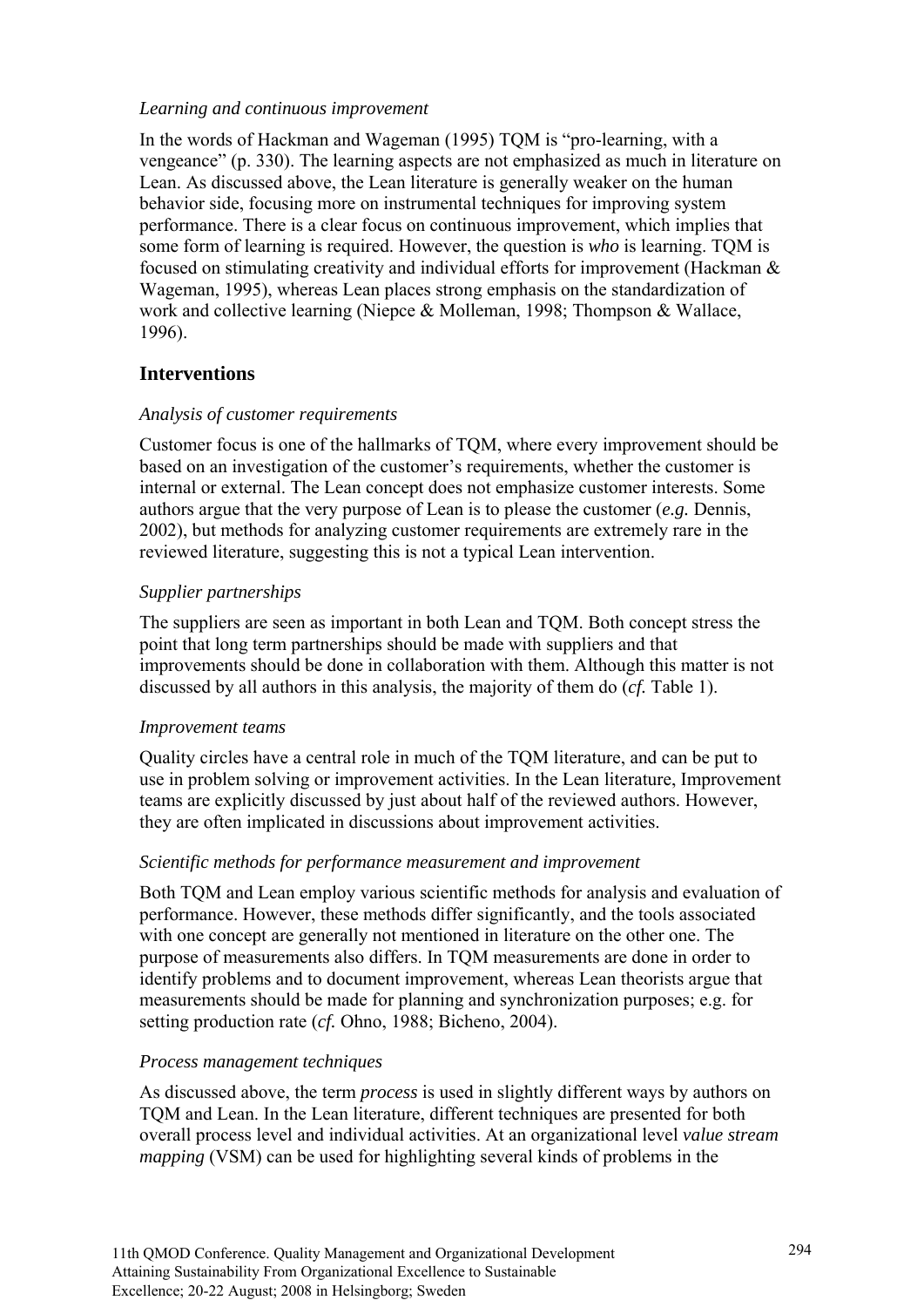<span id="page-10-0"></span>processes (Rother & Shook, 1998). At a more operational level, different time/work study techniques are discussed, e.g. so-called *spaghetti charts* (*e.g.* Bicheno, 2004).

# **Lean and TQM – same but different**

At a philosophical level, Lean and TQM have many ideas in common, in particular concerning continuous improvement and the systems perspective. However, at a more operational level, the two concepts differ significantly. The fundamental values of the two concepts are also quite different, especially regarding humanistic values.

## **CONCLUSIONS**

 $\overline{a}$ 

There is no agreed upon definition of Lean that could be found in the reviewed literature, and the formulations of the overall purpose of the concept are divergent. Discomforting as this may seem for Lean proponents, there seems to be quite good agreement on the characteristics that define the concept, leading to the conclusion that the concept is defined in operational terms alone. Formulating a definition that captures all the dimensions of Lean is a formidable challenge.

According to Muffatto (1999) and Hines et al. (2004) Lean is constantly evolving, implying that any 'definition' of the concept will only be a 'still image' of a moving target, only being valid in a certain point in time. This may be an explanation to the apparent differences between authors on the subject. Based on this, it is hard not to raise the question of whether a consistent definition of Lean is possible to produce. Also, one can question whether a definition will be useful at all, regarding the ever changing nature of the type of constructs that management concepts such as TQM and Lean are. Nonetheless, attempts have been made in this article to present the essentials of Lean Production and convey its most salient philosophical elements, hopefully clearing up some of the confusion that surrounds the concept.

Lean is also significantly different from its closest relative TQM, leading to the conclusion that Lean is a management concept of its own. The conclusion from Shah & Ward (2003) that TQM and other bundles are parts of Lean is not supported by this study.

Womack et al. (1990) argue that the Lean principles are applicable to any industry. If this is correct, then the Japanese should logically have distributed the knowledge of these principles throughout all domestic Japanese industry. This does not seem to be the case. The only 'true' Lean producers in Japan are confined to the automobile industry, represented by *e.g.* Toyota, Honda and Mazda, whereas other areas of industry are performing at the same level as (or worse than) western competitors.<sup>[2](#page-10-0)</sup> This was pointed out more than 20 years ago by Keys & Miller (1984), implying that the principles constituting LP have not received any wide-spread attention outside the auto-industry. Cooney (2002) argues that the possibility to become 'lean' (through JIT in particular) is highly dependent upon business conditions that are not always met, thus limiting the 'universality' of the concept.

When embarking on a journey towards Lean, it is important to acknowledge the different perspectives that the concept comprises. Raising the awareness of these differences may help make the message clearer and avoid conflicting opinions on which concept the organization is implementing. The obvious fallibility of the

<sup>&</sup>lt;sup>2</sup> Shu Yamada, University of Tsukuba - Seminar at Linköping University, 2007

<sup>11</sup>th QMOD Conference. Quality Management and Organizational Development Attaining Sustainability From Organizational Excellence to Sustainable Excellence; 20-22 August; 2008 in Helsingborg; Sweden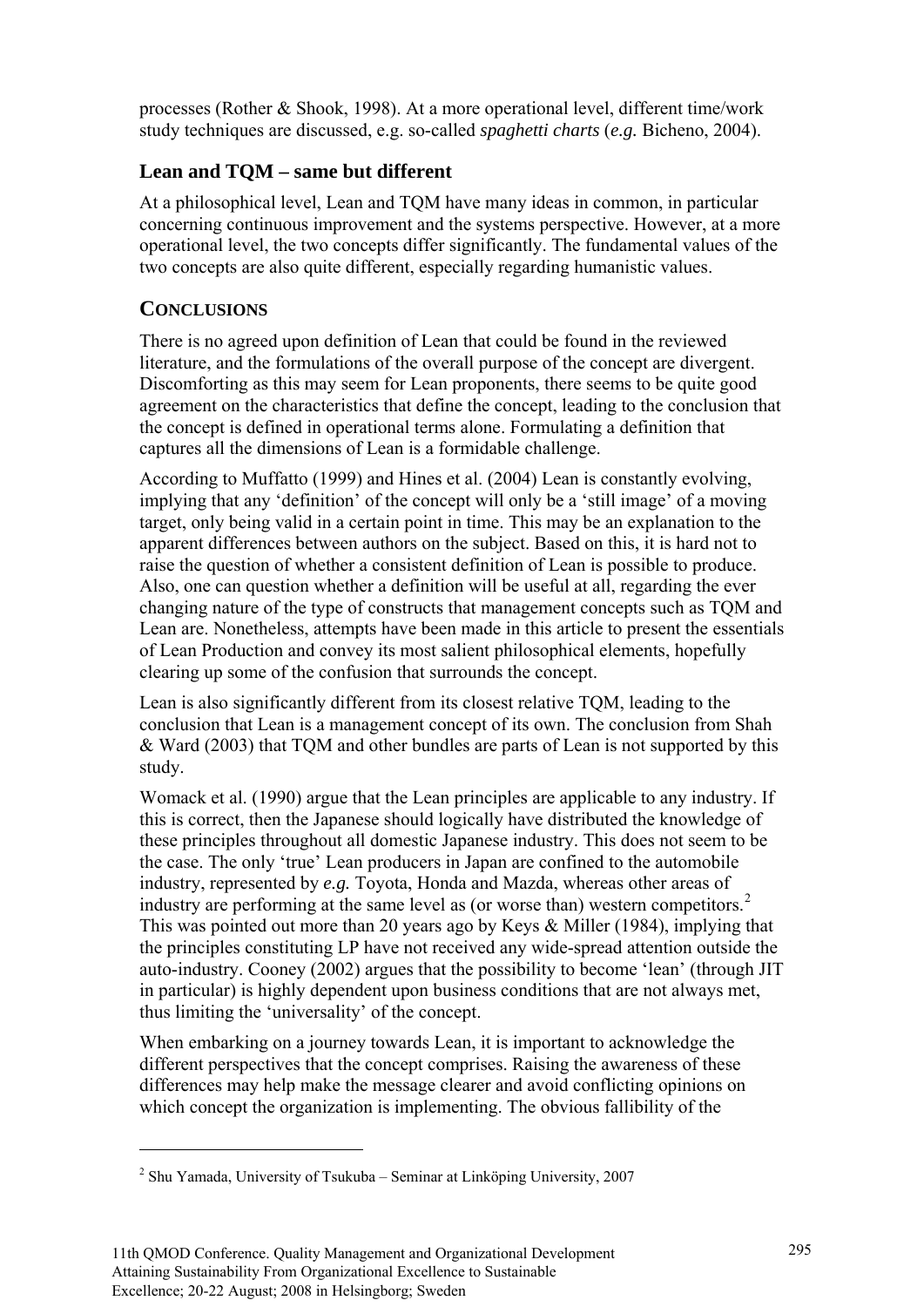claimed universality of Lean should help motivate an adaptational approach to implementing the concept, aiming to find a production concept that agrees with the contextual factors and previous production practices that exist within the organization. Making active choices with regard to values and techniques should increase the odds of succeeding in the improvement of the production system.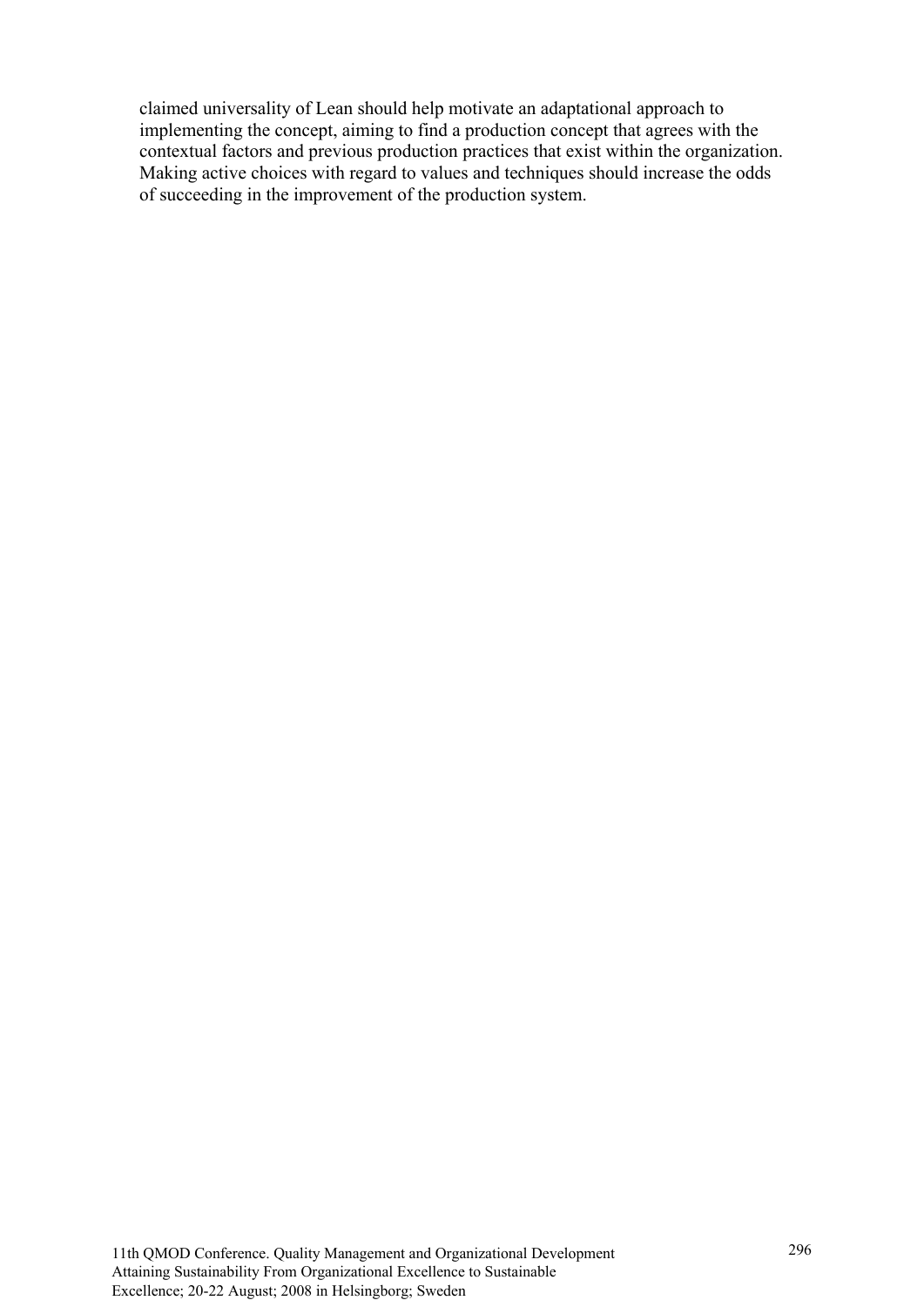#### **REFERENCES**

*References marked with an asterisk (\*) are results of the literature search.* 

\*Adler, P. S., & Cole, R. E. (1993). Designed for learning - a tale of 2 auto plants. *Sloan Management Review, 34*(3), 85-94.

Andersson, R., Eriksson, H. & Torstensson, H. (2006). Similarities and differences between TQM, six sigma and lean. *The TQM Magazine*, 18(3), 282-296.

\*Benders, J., & Van Bijsterveld, M. (2000). Leaning on lean: The reception of a management fashion in germany. *New Technology, Work and Employment, 15*(1), 50-64.

Berggren, C. (1992). *Alternatives to Lean Production: Work Organization in the Swedish Auto Industry*. New York: ILR Press

\*Berggren, C. (1993). Lean production - the end of history. *Work Employment and Society, 7*(2), 163- 188.

Bicheno, J. (2004). *The new lean toolbox: Towards fast, flexible flow* (3rd ed.). Buckingham: PICSIE Books.

Boaden, R. (1997). What is total quality management ... and does it matter? *Total Quality Management & Business Excellence, 8*(4), 153-171.

\*Cappelli, P., & Rogovsky, N. (1998). Employee involvement and organizational citizenship: Implications for labor law reform and "lean production". *Industrial and Labor Relations Review, 51*(4), 633-653.

Conti, R., Angelis, J., Cooper, C., Faragher, B., & Gill, C. (2006). The effects of lean production on worker job stress. *International Journal of Operations & Production Management, 26*(9), 1013-1038.

Cooney, R. (2002). Is "lean" a universal production system? – Batch production in the automotive industry. *International Journal of Operations & Production Management, 22*(10), 1130-1147.

\*Cusumano, M. A. (1994). The limits of lean. *Sloan Management Review, 35*(4), 27-32.

\*Cutchergershenfeld, J., Nitta, M., Barrett, B., Belhedi, N., Bullard, J., Coutchie, C., et al. (1994). Japanese team-based work systems in north-america - explaining the diversity. *California Management Review, 37*(1), 42-64.

\*Dankbaar, B. (1997). Lean production: Denial, confirmation or extension of sociotechnical systems design? *Human Relations, 50*(5), 567-583.

\*Delbridge, R., Lowe, J., & Oliver, N. (2000). Shopfloor responsibilities under lean teamworking. *Human Relations, 53*(11), 1459-1479.

Deming, W. E. (1986). *Out of the Crisis*, Cambridge: The MIT Press

Dennis, P. (2002). *Lean production simplified: A plain language guide to the world's most powerful production system*. New York: Productivity Press.

\*Dyer, J. H. (1994). Dedicated assets - japan manufacturing edge. *Harvard Business Review, 72*(6), 174-178.

Engström, T., Jonsson, D., & Medbo, L. (1996). Production model discourse and experiences from the swedish automotive industry. *International Journal of Operations & Production Management, 16*(2), 141-158.

\*Ezzamel, M., Willmott, H., & Worthington, F. (2001). Power, control and resistance in 'the factory that time forgot'. *Journal of Management Studies, 38*(8), 1053-1079.

Feld, W. M. (2001). *Lean manufacturing: Tools, techniques, and how to use them*. Boca Raton: St. Lucie Press.

\*Godfrey, G., Dale, B., Marchington, M., & Wilkinson, A. (1997). Control: A contested concept in TQM research. *International Journal of Operations & Production Management, 17*(6), 558-573.

Hackman, J. R., & Wageman, R. (1995). Total quality management: Empirical, conceptual, and practical issues. *Administrative Science Quarterly, 40*(2)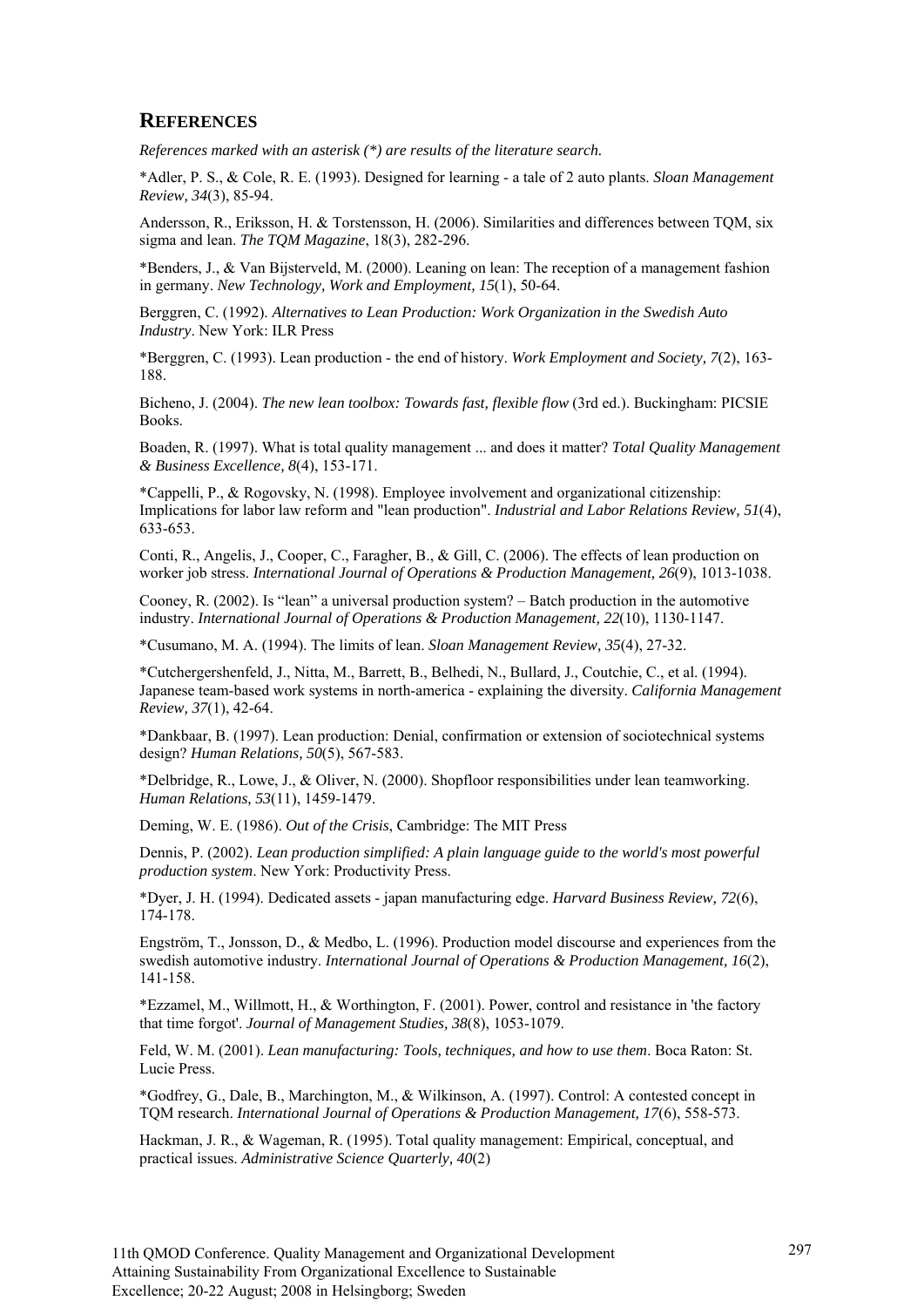\*Hayes, R. H., & Pisano, G. P. (1994). Beyond world-class - the new manufacturing strategy. *Harvard Business Review, 72*(1), 77-86.

Hines, P., Holweg, M., & Rich, N. (2004). Learning to evolve: A review of contemporary lean thinking. *International Journal of Operations & Production Management, 24*(10), 994-1011.

\*Jagdev, H. S., & Browne, J. (1998). The extended enterprise - a context for manufacturing. *Production Planning & Control, 9*(3), 216-229.

\*James-Moore, S. M., & Gibbons, A. (1997). Is lean manufacture universally relevant? an investigative methodology. *International Journal of Operations and Production Management, 17*(9), 899-911.

Jens J. Dahlgaard, & Su Mi Dahlgaard-Park. (2006). Lean production, six sigma quality, TQM and company culture. *TQM Magazine, 18*(3), 263-281.

Jones, D. T., & Womack, J. P. (2002). *Seeing the whole* Lean Enterprise Inst Brookline, MA.

Kamata, S. (1982). *Japan in the passing lane: An insider's account of life in a japanese auto factory* Pantheon Books.

Karlsson, C., & Åhlström, P. (1996). Assessing changes towards lean production. *International Journal of Operations & Production Management, 16*(2), 24-41.

\*Karlsson, C., & Åhlström, P. (1997). A lean and global smaller firm? *International Journal of Operations and Production Management, 17*(10), 940-952.

Keys, J. B. & Miller, T. R. (1984). The Japanese Management Theory Jungle. The Academy of Management Review, 9(2), 342-353

\*King, A. A., & Lenox, M. J. (2001). Lean and green? an empirical examination of the relationship between lean production and environmental performance. *Production and Operations Management, 10*(3), 244-256.

\*Krafcik, J. F. (1988). Triumph of the lean production system. *Sloan Management Review, 30*(1), 41- 51.

\*Lamming, R. (1996). Squaring lean supply with supply chain management. *International Journal of Operations & Production Management, 16*(2), 183-&.

\*Lewis, M. A. (2000). Lean production and sustainable competitive advantage. *International Journal of Operations & Production Management, 20*(8), 959-978.

Liker, J. K. (1998). *Becoming Lean: Inside Stories of U.S. Manufacturers*. New York: Productivity Press

Liker, J. K. (2004). *The toyota way: 14 management principles from the World's greatest manufacturer*. New York: McGraw-Hill.

\*Lowe, J., Delbridge, R., & Oliver, N. (1997). High-performance manufacturing: Evidence from the automotive components industry. *Organization Studies, 18*(5), 783-798.

\*MacDuffie, J. P., & Helper, S. (1997). Creating lean suppliers: Diffusing lean production throughout the supply chain. *California Management Review, 39*(4), 118-&.

\*MacDuffie, J. P., Sethuraman, K., & Fisher, M. L. (1996). Product variety and manufacturing performance: Evidence from the international automotive assembly plant study. *Management Science, 42*(3), 350-369.

\*Mason-Jones, R., & Towill, D. R. (1997). Information enrichment: Designing the supply chain for competitive advantage. *Supply Chain Management, 2*(4), 137-148.

Monden, Y. (1998). *Toyota production system: An integrated approach to just-in-time* (2nd ed.). London: Chapman & Hall.

\*Mueller, F. (1994). Societal effect, organizational effect and globalization. *Organization Studies, 15*(3), 407-428.

\*Mumford, E. (1994). New treatments or old remedies: Is business process reengineering really sociotechnical design? *Journal of Strategic Information Systems, 3*(4), 313-326.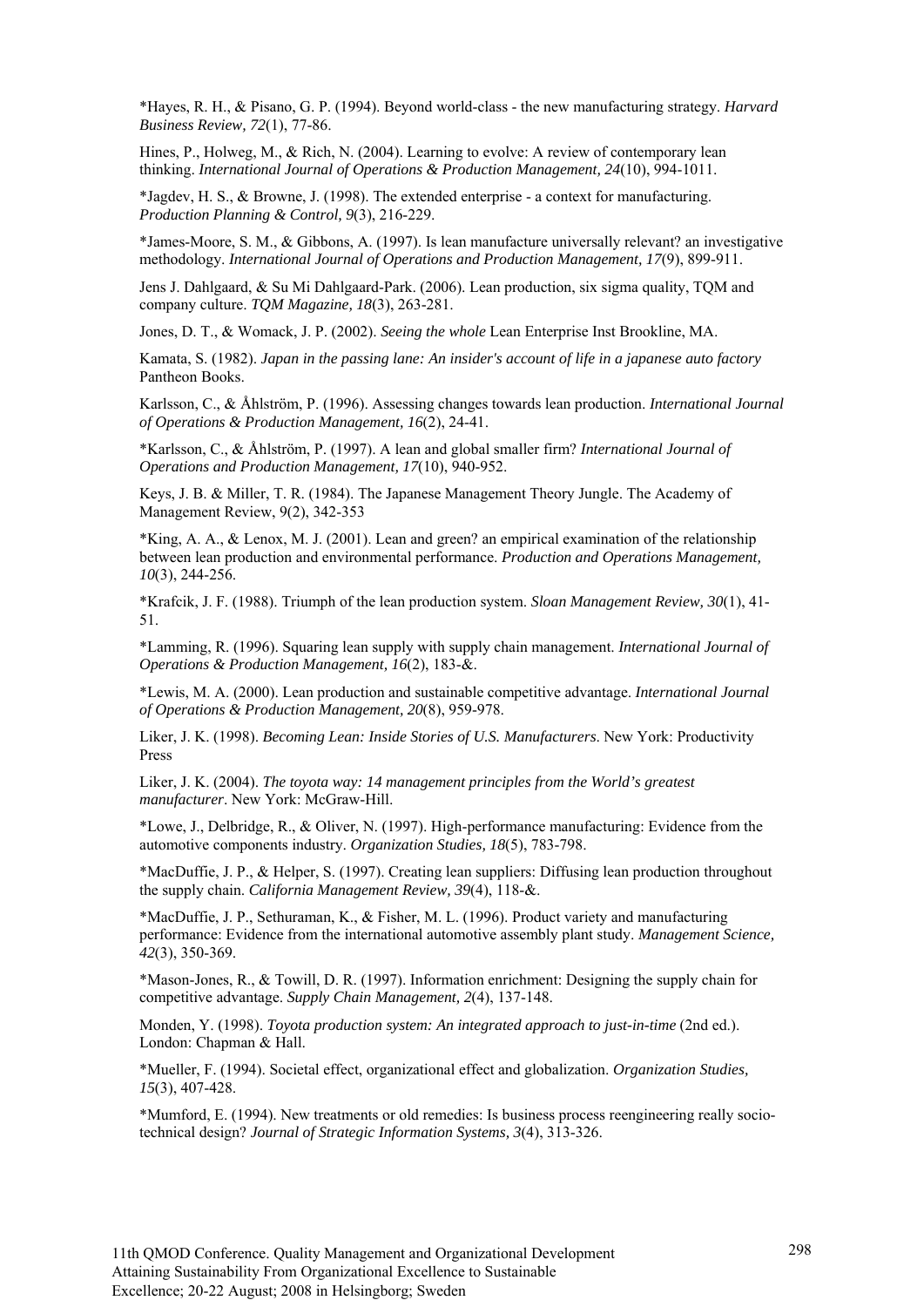\*Naylor, J. B., Naim, M. M., & Berry, D. (1999). Leagility: Integrating the lean and agile manufacturing paradigms in the total supply chain. *International Journal of Production Economics, 62*(1-2), 107-118.

Nicholas, J., & Soni, A. (2006). *The portal to lean production: Principles and practices for doing more with less* CRC Press.

\*Niepce, W., & Molleman, E. (1998). Work design issues in lean production from a sociotechnical systems perspective: Neo-taylorism or the next step in sociotechnical design? *Human Relations, 51*(3), 259-286.

Ohno, T. (1988). *Toyota production system: Beyond large-scale production*. Portland: Productivity Press.

\*Oliver, N., Delbridge, R., & Lowe, J. (1996). Lean production practices: International comparisons in the auto components industry. *British Journal of Management, 7*(SPEC. ISS.)

Parker, S. K. (2003). Longitudinal effects of lean production on employee outcomes and the mediating role of work characteristics. *The Journal of Applied Psychology, 88*(4), 620-634.

Riley, J. F. (1998) Process Management. In: Juran, J. M., & Godfrey, A. B. (eds.). *Juran's quality handbook*. New York: McGraw-Hill

Rother, M., & Shook, J. (1998). *Learning to see: Value stream mapping to create value and eliminate muda*. Brookline: Lean Enterprise Institute*.,* 

\*Sânchez, A. M., & Pérez, M. P. (2001). Lean indicators and manufacturing strategies. *International Journal of Operations and Production Management, 21*(11), 1433-1451.

\*Scarbrough, H. (1998). The unmaking of management? change and continuity in british management in the 1990s. *Human Relations, 51*(6), 691-715.

Schonberger, R. J. (1982). *Japanese manufacturing techniques: Nine hidden lessons in simplicity*. New York: Free Press.

\*Shah, R., & Ward, P. T. (2003). Lean manufacturing: Context, practice bundles, and performance. *Journal of Operations Management, 21*(2), 129-149.

Shah, R., & Ward, P. T. (2007). Defining and developing measures of lean production. *Journal of Operations Management, 25*(4), 785-805.

\*Shaiken, H., Lopez, S., & Mankita, I. (1997). Two routes to team production: Saturn and chrysler compared. *Industrial Relations, 36*(1), 17-45.

Shingo, S. (1984). *A study of the toyota production system from an industrial engineering viewpoint*. Tokyo: Japan Management Association.

Smalley, A. (2004). *Creating level pull*. Brookline: Lean Enterprise Institute.

Sörqvist, L. (1998). *Poor quality costing*. Stockholm: Royal Institute of Technology

\*Thompson, P., & Wallace, T. (1996). Redesigning production through teamworking - case studies from the volvo truck corporation. *International Journal of Operations & Production Management, 16*(2), 103-&.

\*Weinberg, G. M. (1992). *Quality software management (vol. 1): Systems thinking* New York: Dorset House Publishing Co.

\*White, R. E., & Prybutok, V. (2001). The relationship between JIT practices and type of production system. *Omega, 29*(2), 113-124.

\*Williams, K., Haslam, C., Williams, J., Cutler, T., Adcroft, A., & Johal, S. (1992). Against lean production. *Economy and Society, 21*(3), 321-354.

\*Womack, J. P., & Jones, D. T. (1994). From lean production to the lean enterprise. *Harvard Business Review, 72*(2), 93-103.

Womack, J. P., & Jones, D. T. (2003). *Lean thinking: Banish waste and create wealth in your corporation* New York: Free Press.

Womack, J. P., Jones, D. T., & Roos, D. (1990). *The machine that changed the world: The story of lean production*. New York: Rawson Associates.